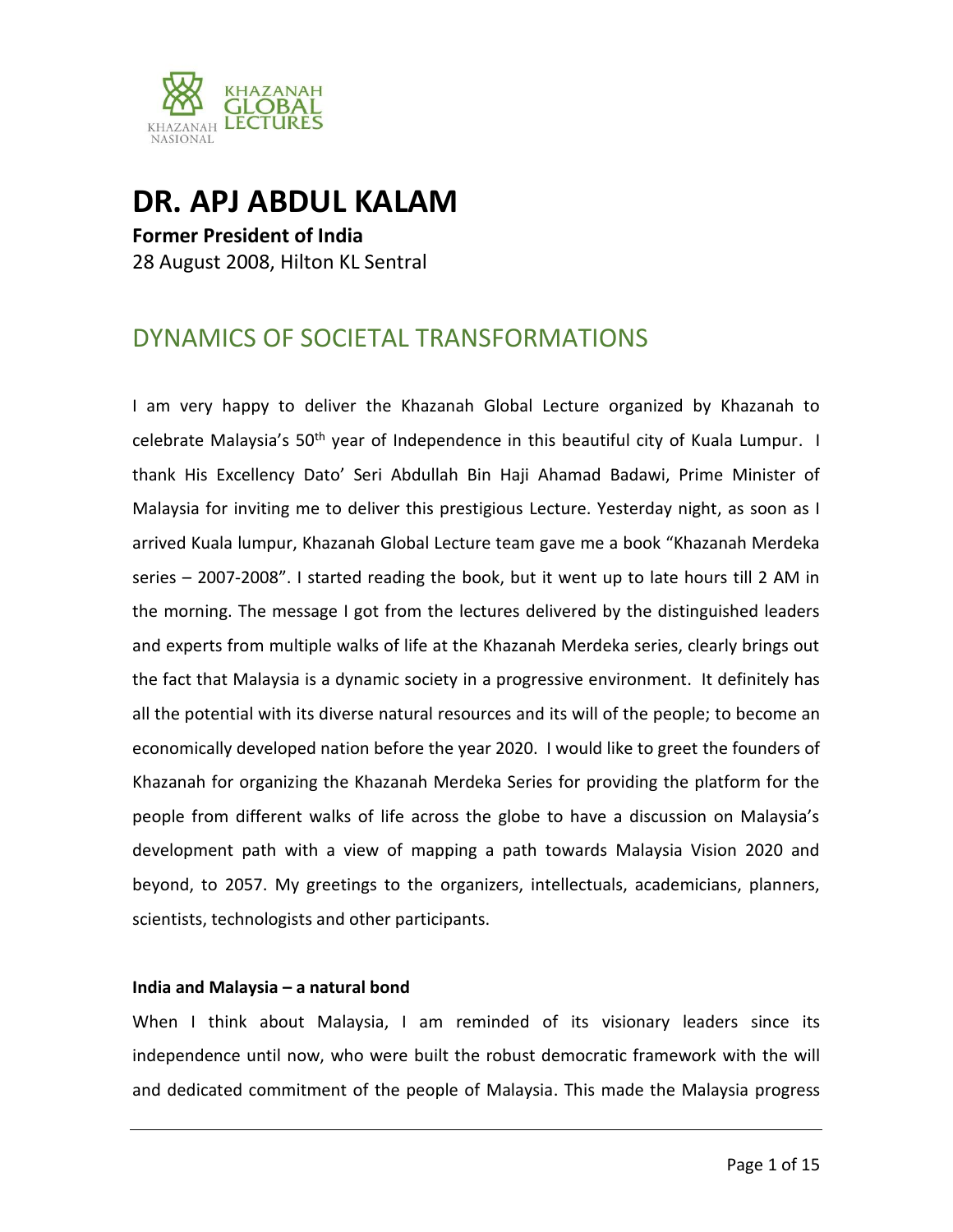

towards prosperity, towards achieving equitable growth in a multi-ethnic, multi-culture and multi-lingual society and ultimately gives a unique place in the comity of developing nations. We in India admire Malaysia's remarkable success in transforming itself, within the space of a single generation, from an economy which is based on agriculture and primary commodities into a modern industrialized economy. My greetings to the people of Malaysia.

India and Malaysia share ancient bonds and a proud civilizational heritage. Our multifaceted relationship today is, underpinned by a common commitment to human welfare, democracy, rule of law and free market economy. India and Malaysia are both rooted in a vibrant parliamentary democracy with multi-cultural, multi-religious and multiethnic populations. Both value their diversity and should see it as a core source of strength.

Malaysia is a key partner of India within the ASEAN. It is a matter of mutual satisfaction that the ASEAN-India FTA negotiations have been closed successfully and the FTA will be signed in December 2008. The India-Malaysia Comprehensive Economic Co-operation Agreement (CECA) under negotiations will also be an important milestone. Malaysia and India have reached the 10 billion dollar mark this year in bilateral trade and business and we have the potential to double it in 3 years time. What does it mean; we need innovation in thinking and action. National visions for prosperity of the people of our two nations connect us with a unique bond. The unique bond emerges from our democratic tradition of multi-religious, multi-cultural and multi-ethnic societies.

Dear friends, in this context I would like to share with you, the experiences of a billion plus people having the largest democracy in the world with multi-cultural, multi-language and multi-religious background with a vision to become a developed nation before the year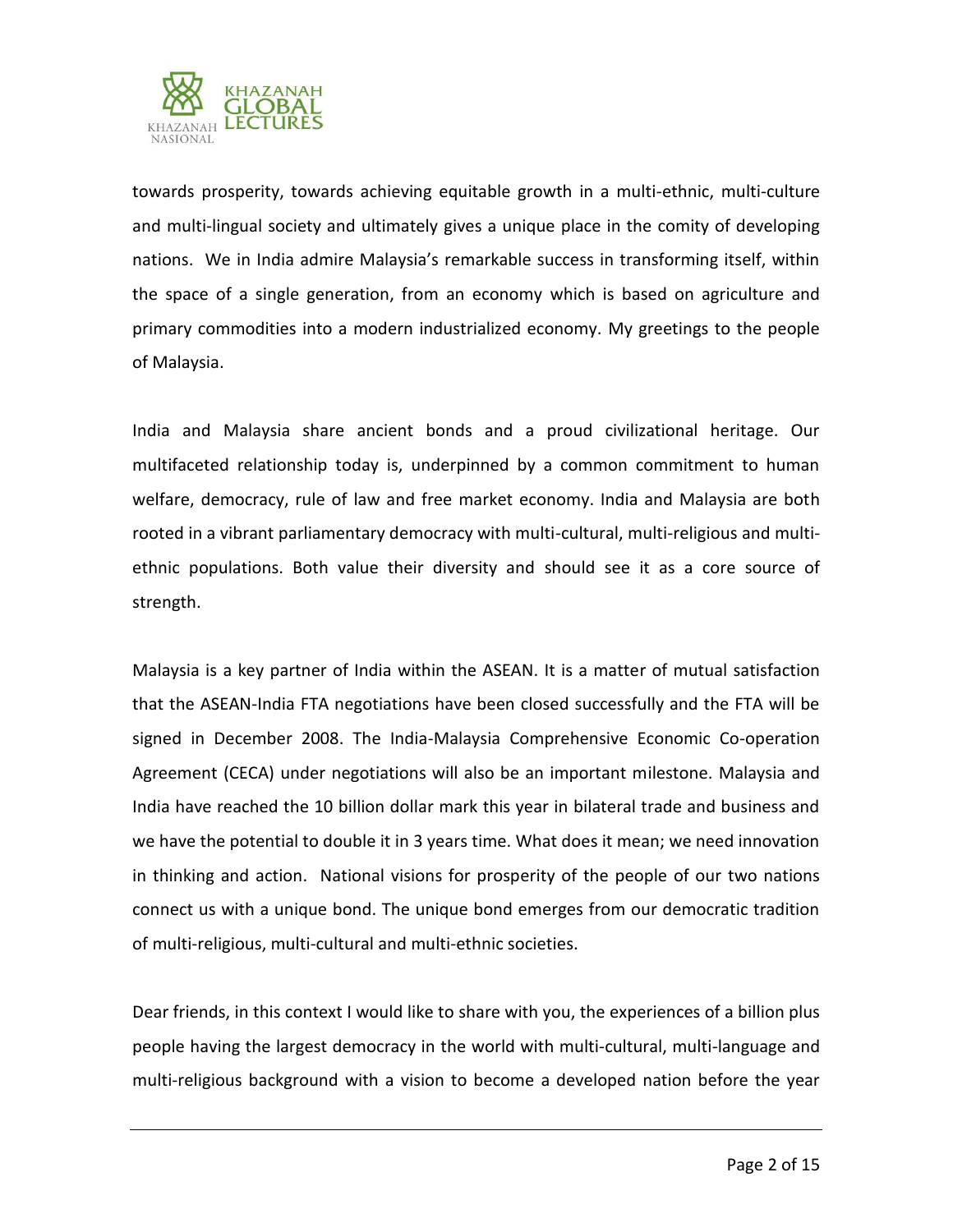

2020. Yes, dear friends, on this occasion, I would like to share certain unique Indian experiences towards our attempt to provide inclusive economic development for equitable societal transformation, so that some of these experiences could be relevant to Malaysia and also for many of the developing nations.With this background, I would like to share my thoughts on the topic "**Dynamics of Societal Transformations**". First let me talk to you about our vision for the billion people of India.

# **Vision for Billion**

In India, out of the billion people, 700 million people live in the rural areas in 600 thousand village equivalent to 200 thousand panchayats. We are going through a major challenge of uplifting 220 million people (22% of Indian Population). They need a decent habitat, they need work with reasonable income, they need food, they need speedy access to health care, and they need education and finally they need a good life and hope for a better future. Our GDP is growing at more than 9% per annum. Whereas, the economists suggest that to uplift the 220 million people, our economy has to grow at the rate of 10% per annum consistently, for over a decade.

### **Integrated Action for developed India**

In order to achieve the vision 2020, we have identified five areas where India has a core competence for integrated action: (1) Agriculture and food processing (2) Education and Healthcare (3) Information and Communication Technology (4) Infrastructure: Reliable and Quality Electric power, Road and Surface transport and necessary quality Infrastructure for all parts of the country including PURA for sustainable rural infrastructure development (5) Self-reliance in critical technologies. These five areas are closely inter-related and have to be progressed in a coordinated way that will lead to food, economic and national security.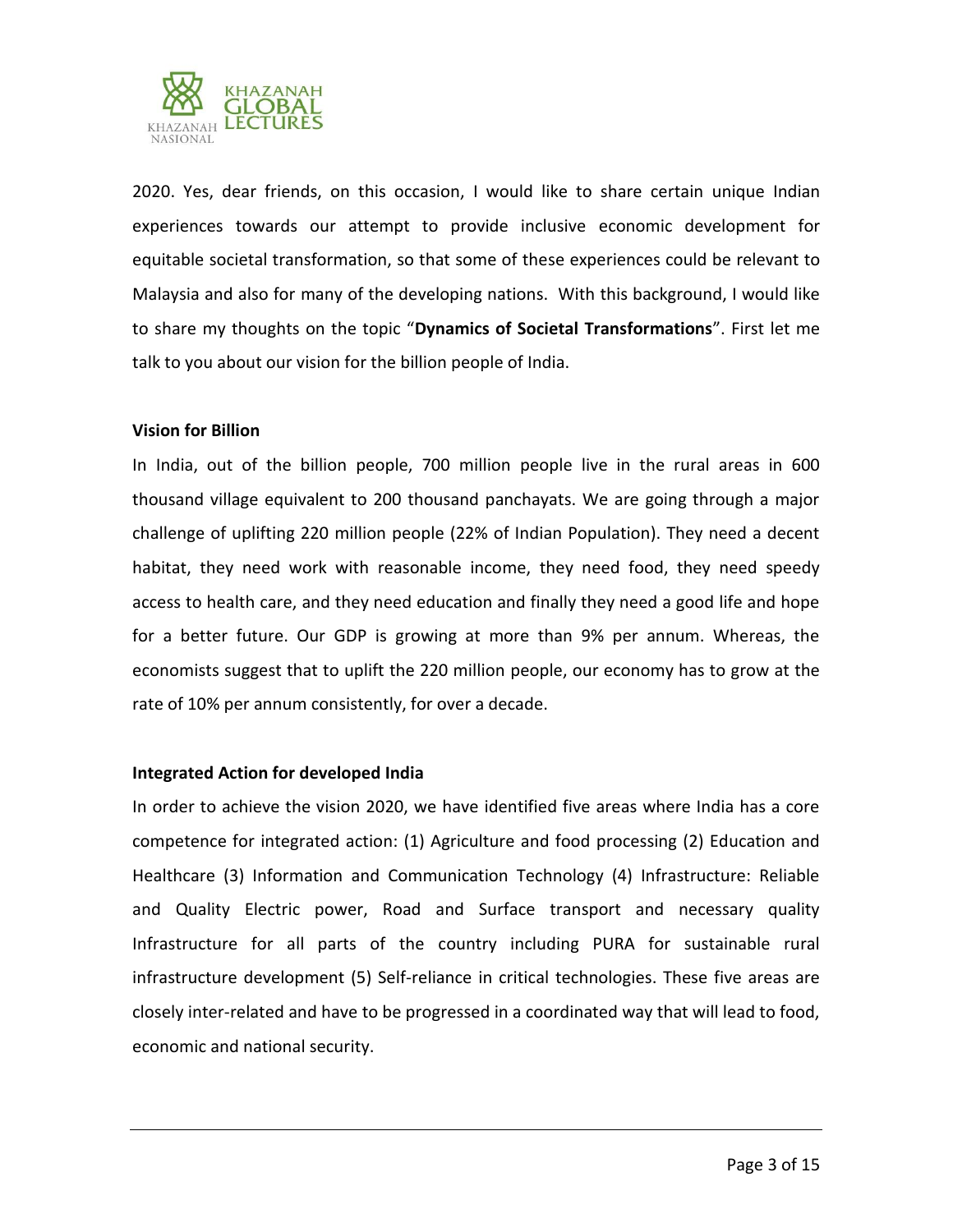

Based on the road map for the developed India vision 2020, the urban india is growing in a rapid pace, our major concern is the sustainable development of rural India. Even though our GDP is growing at the expected growth rate of 8 to 9%, still the benefits of the economic growth have not percolated to the rural people and urban poor in an equitable way. In order to bring an inclusive and sustainable development to the rural citizens, during my Presidency, we evolved a system called PURA (Providing Urban Amenities in Rural Area). There has been large migration of people to the well-developed urban cities/towns leading to additional pressure on the cities and towns. This is a universal phenomenon. PURA is a system that exactly meets an evolution the well balanced habitat that can be cherished for great bio-diversity and greenery, growth of local talent with addition of technology and above all potential of large scale value-added employment generation. And, the by-product of PURA will be migration of people from rural areas to urban area is minimized and promotes reverse migration. This PURA programme has already become a national mission. PURA is programme, which incorporates science, technology, engineering, and management and brings synergy in all the three sectors of the economy and simultaneously promotes harmony with nature and culture. I would like to go into detail since it may meet some of your needs. The major mission is the development of infrastructure for bringing rural prosperity through Provision of Urban Amenities in Rural Areas (PURA) by creation of three connectivities namely physical connectivity, electronic connectivity, knowledge connectivity leading to economic connectivity to the entire PURA Cluster. The number of PURA for the whole of India is estimated to be around 7000. PURA envisages an integrated development plan with employment generation as the focus, driven by provision of the habitat, healthcare, education, skill development, physical and electronic connectivity and marketing in an integrated way for a cluster of villages with critical mass.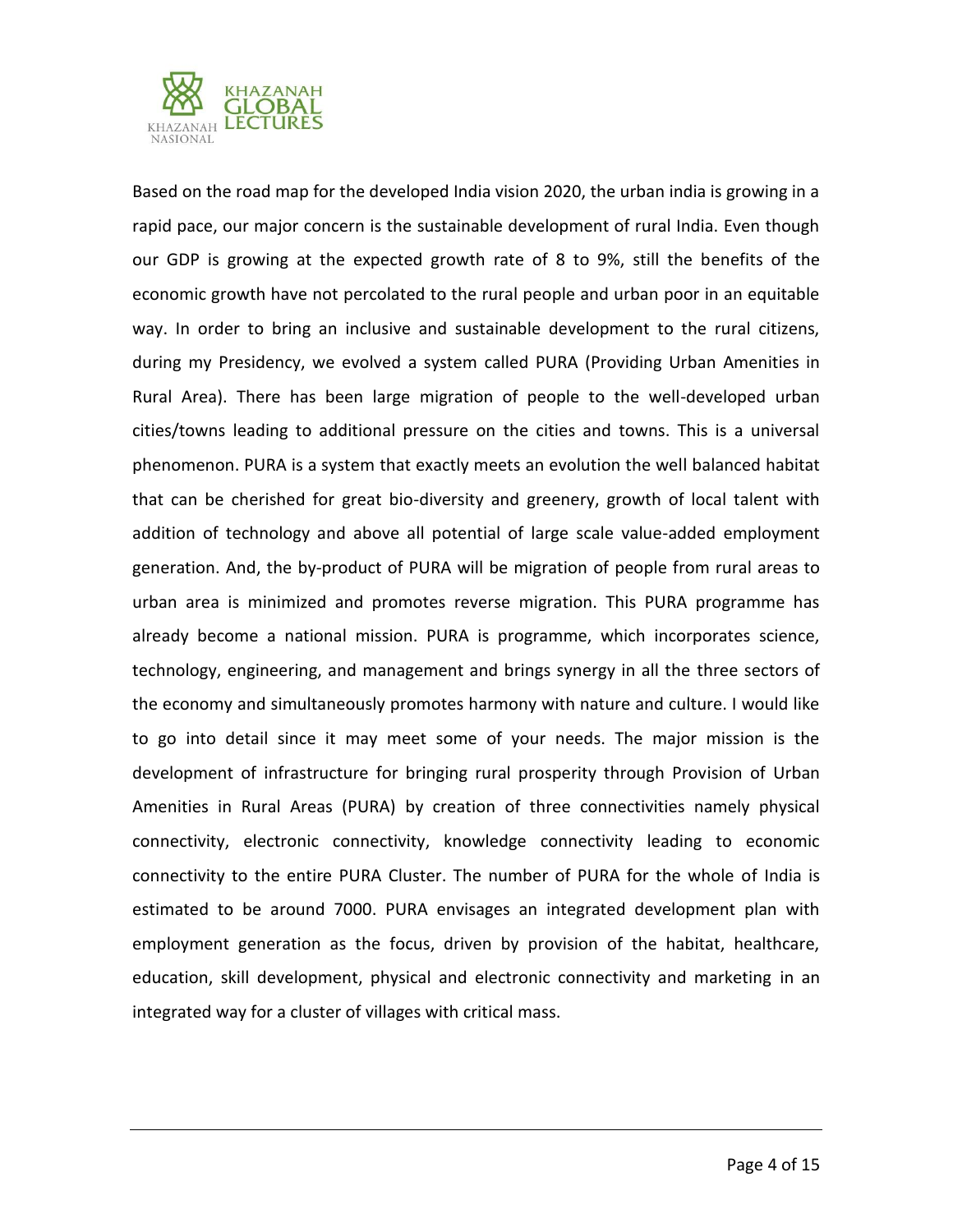

In India, we have five operational PURAs such as Periyar PURA, Byrraju PURA, Loni PURA, Chitrakoot PURA and Sakthi PURA. India is in the first phase to start two PURA clusters in each of the 600 districts in the country during the 11th plan period. With this strategy India will be able to transform the rural economy into cluster based economically viable village systems.

### **PURA Mission**

Based on the terrain and climatic conditions there could be four types of PURA in our country. They are plain terrain PURA, hill PURA, coastal PURA and desert PURAs. The population in the Plain terrain and Coastal region PURA may be in the region of 20,000 to 100,000 in a cluster of 20 to 30 villages, whereas in the Hill or Desert PURA may have a population of 7,500 to 15,000 people in a cluster of 30 to 50 villages or hamlets. It is also essential that the rural economy be driven by renewable energies such as solar, wind, biofuel and conversion of municipal waste into power. With this approach, the core competencies in the rural sector would be harnessed for sustainable development of the economy as a whole.

Each PURA cluster, apart from concentrating on reinforcing agriculture, will emphasize on agro processing, development of rural craftsmanship, dairy, silk production and fishing and fish processing in those regions having coast lines, so that the non-farm revenue for the rural sector is enhanced, based on the competitive advantage of the region. Once we reach out the 70% of people who are living in the rural areas, certainly we can cross the benchmark of developed India. How do we realize this mission of rural transformation?

### **Engines for Growth**

Emphasis in our societal transformation is on full utilization of our natural and human resources of the nation to meet the demands of the modern society. The natural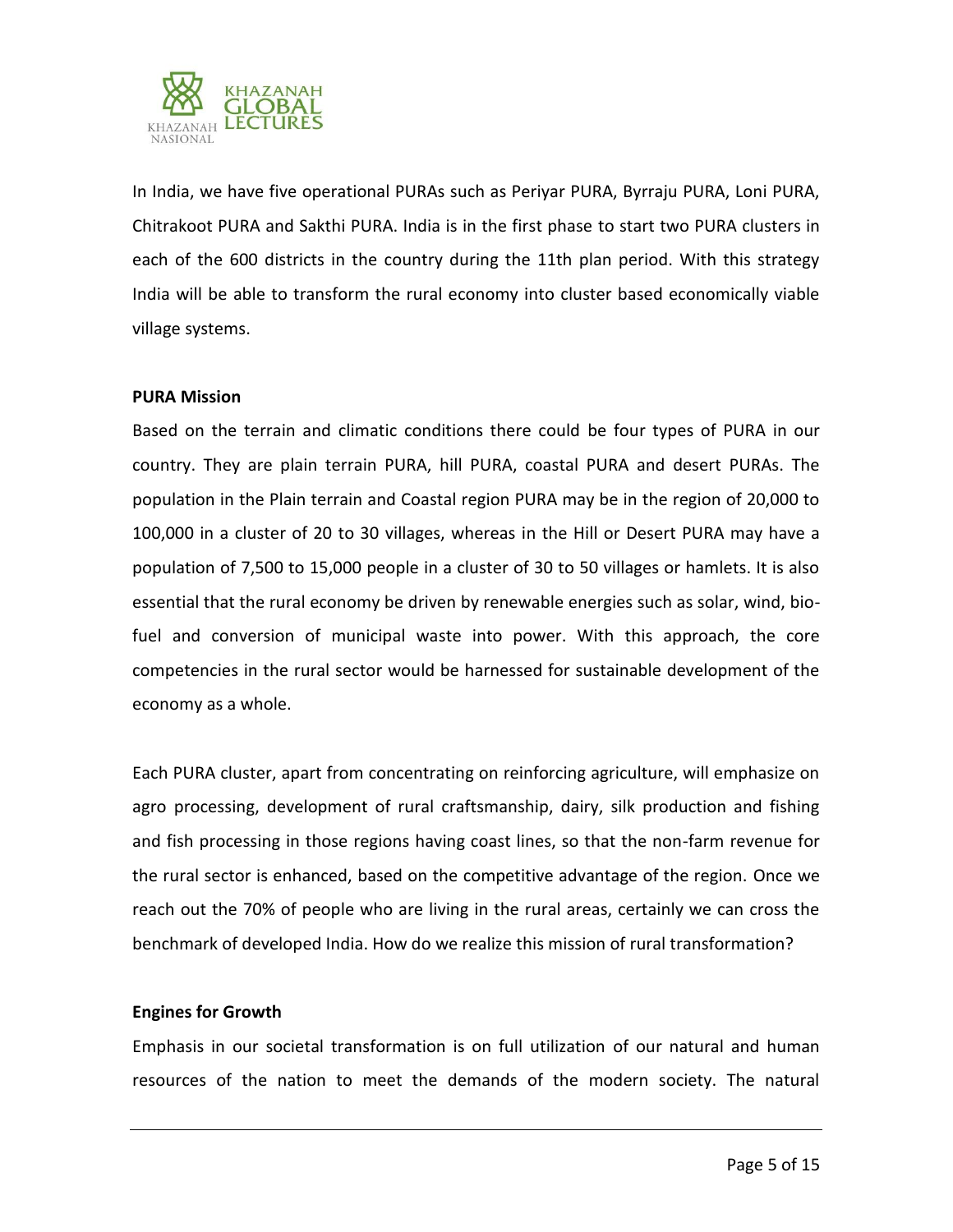

resources include management of water, minerals and materials, multiple agro-climatic condition and large bio-diversity. Also, India is attempting to fully utilize the five hundred and forty million youth by empowering them with quality education with vocational skills and value added employment in the Agriculture, Manufacturing and Service sectors.

Technology is the non-linear tool available to humanity, which can affect fundamental changes in the ground rules of economic competitiveness. Science is linked to technology through applications. Technology is linked to economy and environment through manufacture. Economy and environment are linked to technology and it promotes prosperity to the society. We have achieved a global competitive index of 48 through the application of technology. We realize that if we have to become the forerunner in competitiveness index, we should channelize our energy into the application of basic science.

Realization of transforming India into a developed nation before the year 2020 and transforming our rural economy through PURA mission is becoming a reality gradually for the reasons that our economic growth and other developmental indicators are in ascent phase.

### **Ascending economic trajectory**

In Indian history, very rarely has our nation come across a situation, all at a time, an ascending economic trajectory, continuously rising foreign exchange reserves, global recognition of our technological competence, energy of 540 million youth, umbilical connectivities of 20 million people of Indian origin in various parts of the planet, with the potential sharing capacity of knowledge and resources and interest shown by many developed countries to invest in our engineers and scientists including setting up of new Research & Development Centers. The distinction between public and the private sectors and the illusory primacy of one over the other is vanishing. India, as the largest democracy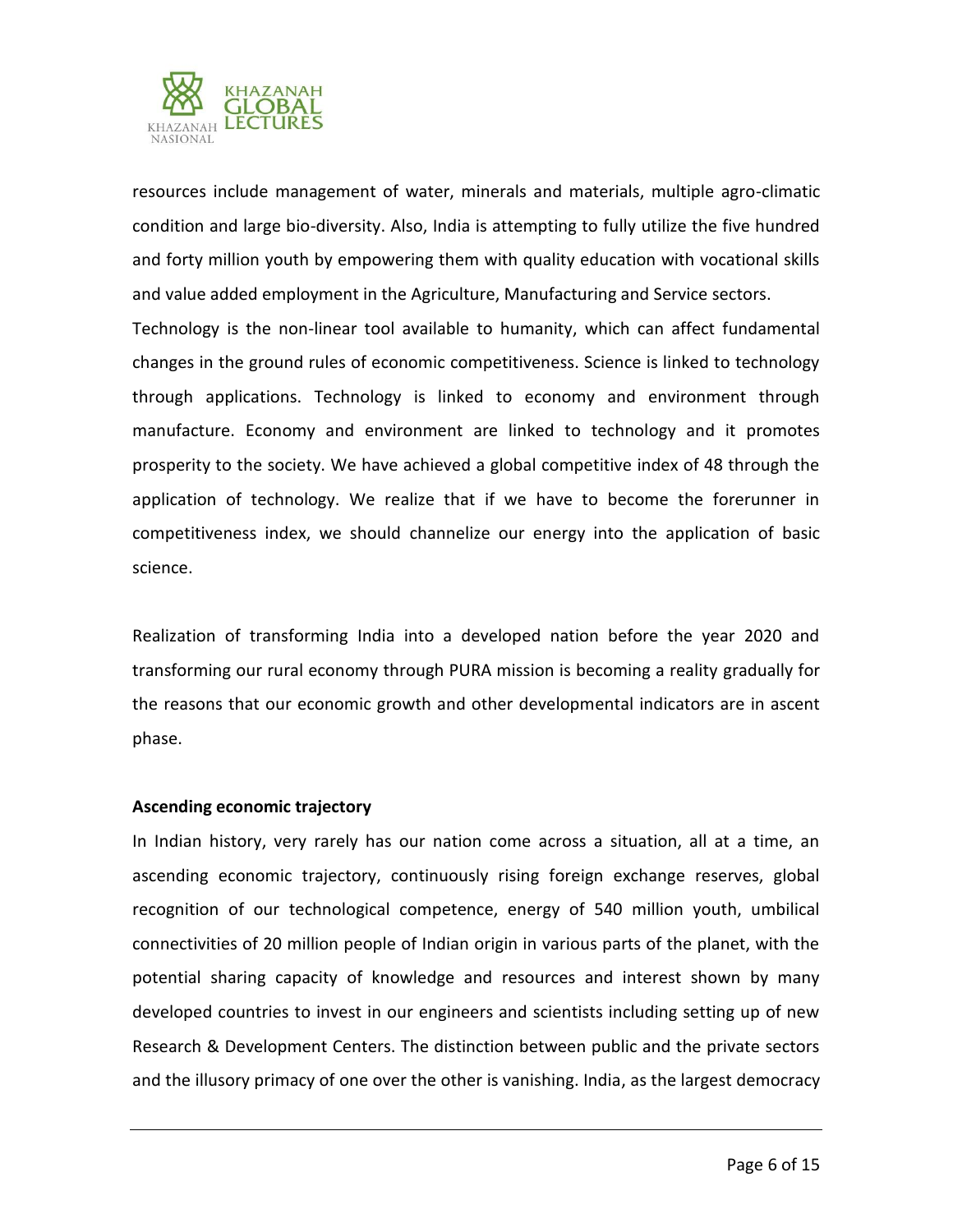

in the world, has a reputation for its democracy and for providing leadership to one billion people with multi-cultural, multi-language and multi-religious backgrounds. Our technological competence and value systems with civilizational heritage are also highly respected. Foreign Institutional Investors are finding investing in India attractive. Our industrialists are also investing abroad and opening new business ventures. Certainly, increasing rate of inflation is a serious concern for India now due to various economic factors, however we are determined to tackle it in a multiple ways with the will of the people.

# **Distinctive Profile**

With all these dynamic ambience, now, let me give my visualization of distinctive profile of India by the year 2020. Certainly this distinctive profile of India may inspire many developing nations as well as developed nations aspire to achieve:

- 1. A Nation where the rural and urban divide has reduced to a thin line.
- 2. A Nation where there is an equitable distribution and adequate access to energy and quality water.
- 3. A Nation where agriculture, industry and service sector work together in symphony.
- 4. A Nation where education with value system is not denied to any meritorious candidates because of societal or economic discrimination.
- 5. A Nation, which is the best destination for the most talented scholars, scientists, and investors.
- 6. A Nation where the best of health care is available to all.
- 7. A Nation where the governance is responsive and transparent.
- 8. A Nation that is prosperous, healthy, secure, peaceful and happy and continues with a sustainable growth path.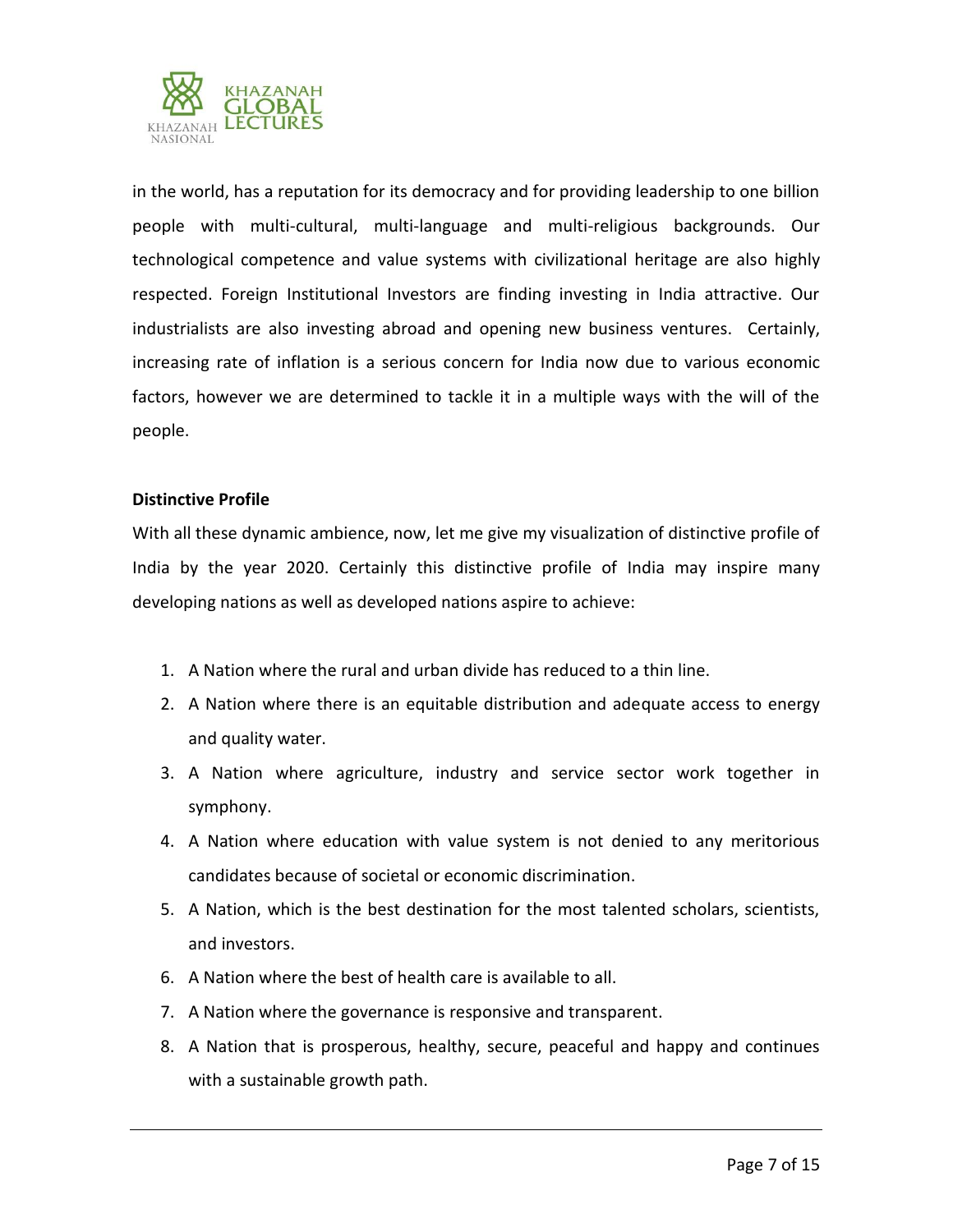

9. A Nation that is one of the best places to live in and is proud of its leadership.

This 9 point distinctive profile, what I have suggested may be true for any aspiring democratic nation. I have been addressing this visualization in different parts of my country. I have seen many motivated youth and experienced have determined to give their contribution in many sectors of development, in addition to their professions. Having talked about the societal transformation aspects with respect to our nation let me now come to some global perspectives of development which focuses economic growth and prosperity

# **A brief look at current global perspectives of development**

While every nation is making efforts to accelerate development process, particularly the gaps between the haves and the have nots, such welfare states are still eluding both nationally and globally. I personally believe that core strengths of nations have to be brought together to make the results of development to reach common citizens faster. The software industry has demonstrated how specialists across oceans and continents can work for common visions. Many universities have strategic alliances with a number of universities in various parts of the world. Technology as a non linear tool has enhanced human potential in ways no one could have imagined in the previous centuries. Globalization has its impact both on the developing and developed countries.

# **Global Sourcing**

There are several challenges that are faced by the humanity as a whole, whether they are developed or developing. Clean environment, abundant energy, abundant supply of water, empowerment of people with education and health care, availability of globally employable human resources, preservation of human culture and value system are all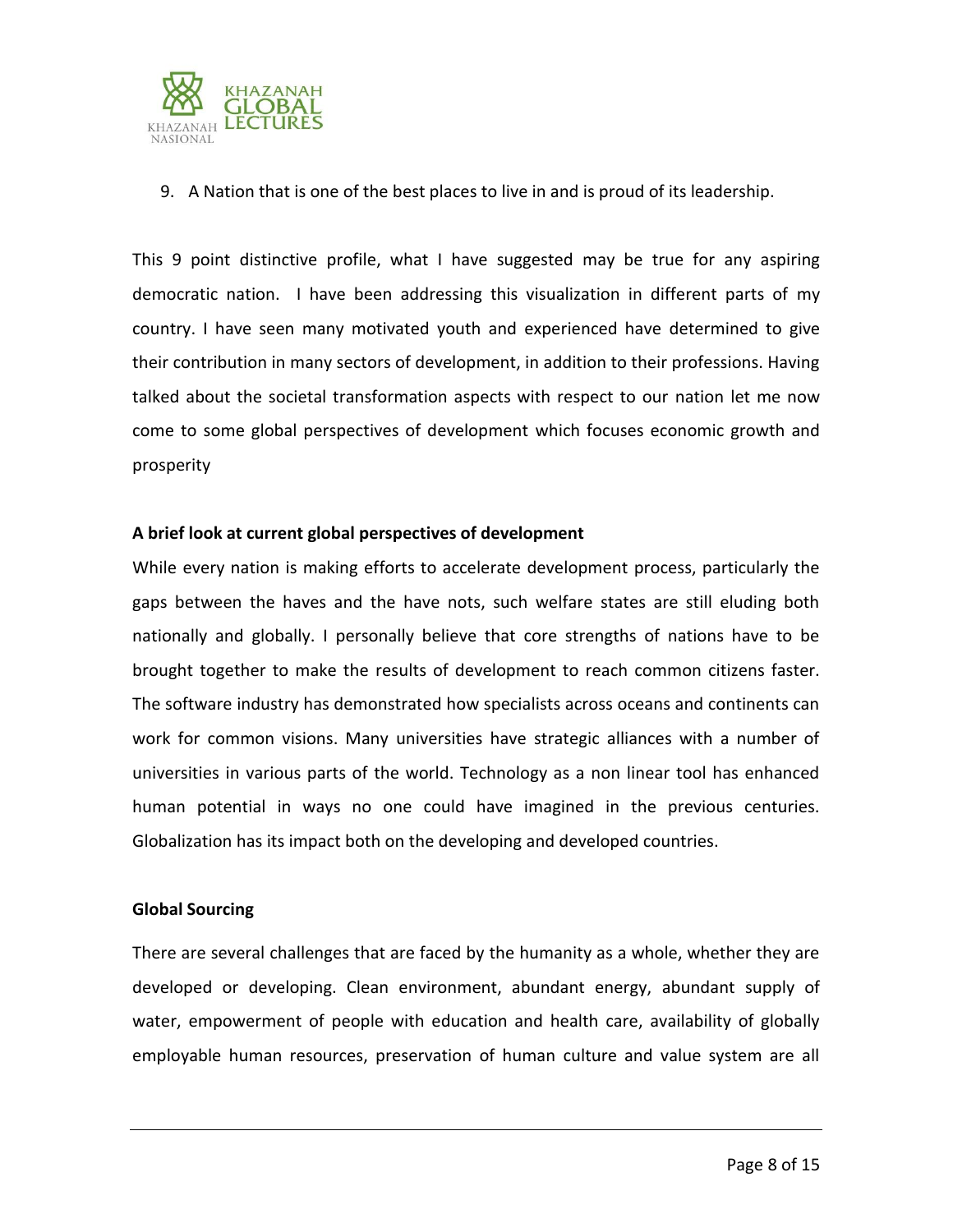

global challenges as well as opportunities rather than just national issues. They require thinking globally and acting globally and locally.

Global sourcing has acquired prominence in the last few decades driven by market exploration elsewhere with potential cost advantages, skill utilization and business strategies. The communication revolution has enabled a rapid growth of global sourcing. Innovation in working together can result in global sourcing as a source of benefit to the entire human kind.

Global sourcing should be seen as an activity to create knowledge workers and leaders who are beyond the realm of narrow borders of geography, disciplines and products. Global sourcing should be seen as a methodology to combine the core competence of organizations and nations to design develop products, processes and human resources for solving the major problems facing the planet earth. It should be realized that such working together would not only enable world-class products of optimum performance, cost and time, but also provide a sense of security to the world. Hence, Indian industry and Malaysian industry have to transform themselves from the export oriented domestic enterprises into a Globally Integrated Enterprise using technology, innovation and its core competence in a borderless world. We can mutually think and put into action from the industrial society to become the knowledge system powerhouse.

# **Globally Integrated Enterprise (GIE)**

How to leapfrog into a Globally Integrated Enterprise from the present form is the challenge today before all of us. To achieve a non-linear growth, it is imperative that the enterprises should be globally competitive and should have global presence with competitive products, systems and solutions. When we focus on the transformation towards GIE, we should understand its characteristics such as the following: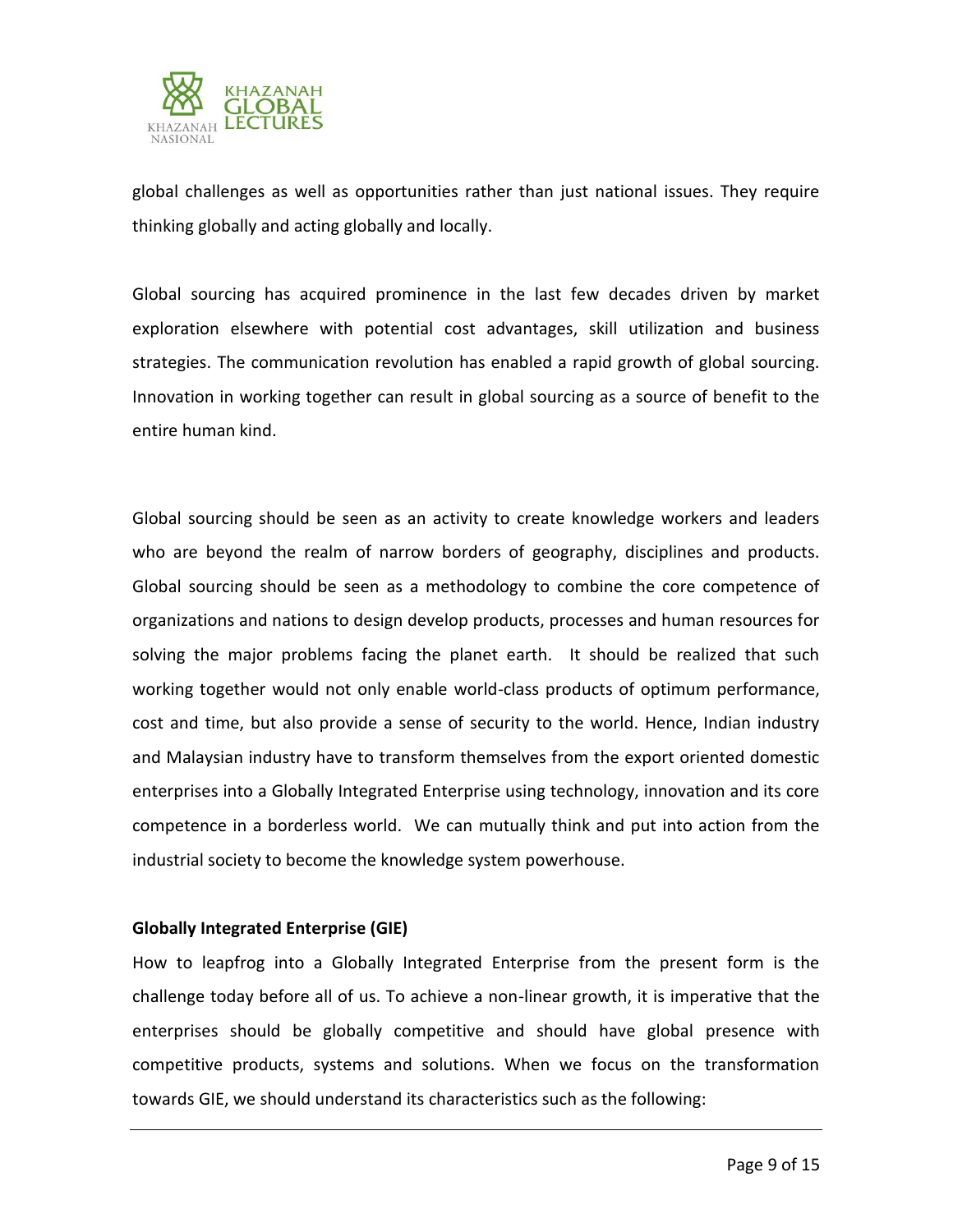

- a. Having the same brand worldwide
- b. Having the best leaders from the global talent pool
- c. Adaptation of uniform quality standards and processes worldwide
- d. Global R&D with its research centers worldwide based on the core competence of research and its available potential for the growth of research.
- e. Having a Global mindset

Hence it is essential that the Malaysian and Indian enterprises should adopt the global mindset to spread their wings to further their reach by and should be the key agents of change in dispersing technology widely adopting latest technologies enriching all the sectors of the economy thereby promoting economic progress in the developing world. In this connection, I would like to present two international cooperation experiences of Global Sourcing, which India was a partner

### **Pan African e-Network**

During the year 2003-04, I visited African countries such as Sudan, Tanzania, Zanzibar and South Africa. I addressed the Pan African Parliament on 16 Sept 2004, at Johannesburg, South Africa which was attended by Heads of 53 member countries of the African Union. Based on my study of the communication, healthcare and education needs of the African countries, I proposed the concept of Pan African e-Network for providing seamless and integrated satellite, fiber optics and wireless network connecting 53 African countries.

The Pan-African e-Network project is estimated to cost around US \$ 100 million. As part of the project, 12 universities (7 from India and 5 from Africa), 17 Super Specialty Hospitals (12 from India and 5 from Africa), 53 tele-medicine centers and 53 teleeducation centres in Africa will be connected. The project on tele-education and tele-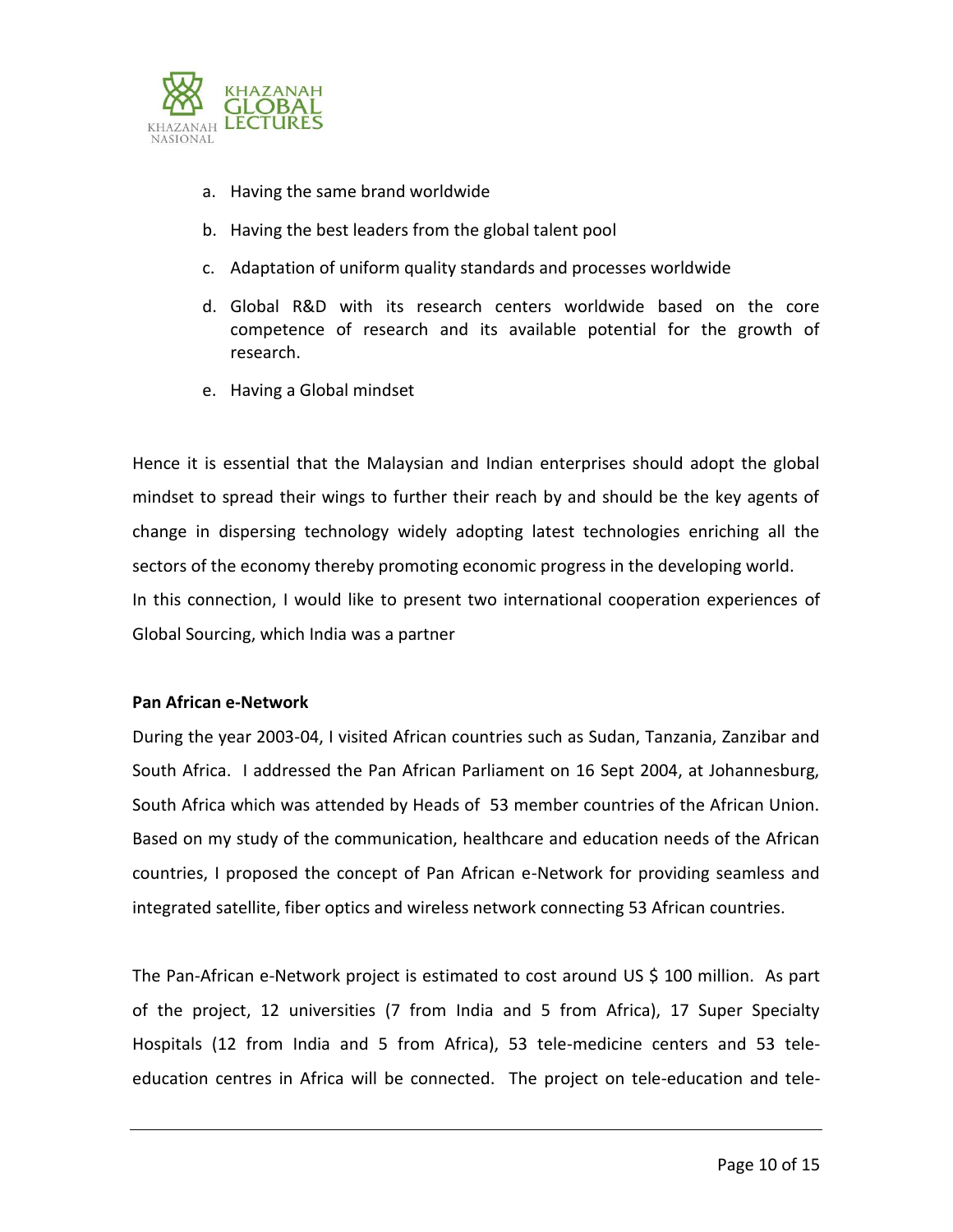

medicine in Ethiopia has already been commissioned. One of our Indian Universities has taken up the MBA Course for 34 Ethiopian students of Addis Ababa and Harmaya Universities. As regards, tele-medicine, the specialists from CARE Hospital, Hyderabad are providing one-hour live tele-consultation to doctors in Black Lion Hospital, Addis Ababa in Cardiology and Radiology since November 2006. The Pan African e-Network will primarily provide Tele-Education, Tele-Medicine, Internet, videoconferencing and VOIP services. It also supports e-Governance, e-Commerce, infotainment, resource mapping and meteorological services. Each remote location will be able to access the Internet through the network by linking the HUB to Internet backbone. Using this network the Heads of the State in all the 53 countries will be connected for instant communication. The network is designed to have 169 terminals and a central hub to deliver tele-education and telemedicine services. The network will utilize state-of-the-art technology and can be integrated with the latest broadband technologies like Wi-Fi and Wi-Max. The network is scalable to support different applications catering to increased number of users. This enetwork programme is an Indian initiative, has established great fellowship and cooperation between India and the African continent. Friends, I am sharing this information to you since a typical co-operation is possible in IT and knowledge system area with multiple nations. Next experience that I would like to discuss is a joint venture between two nations.

### **High-Tech Joint Venture**

One of the significant technological breakthroughs of 2005 is the design, development and productionization of Supersonic Cruise Missile - BRAHMOS by an Indo-Russian joint venture. BrahMos is the first supersonic operational cruise missile in the world which can be launched from multiple platforms such as ships, submarines, road mobile and silo, and with modifications from aircraft. This is indeed the result of technological co-operation leading to operational system. In successful design, development, production and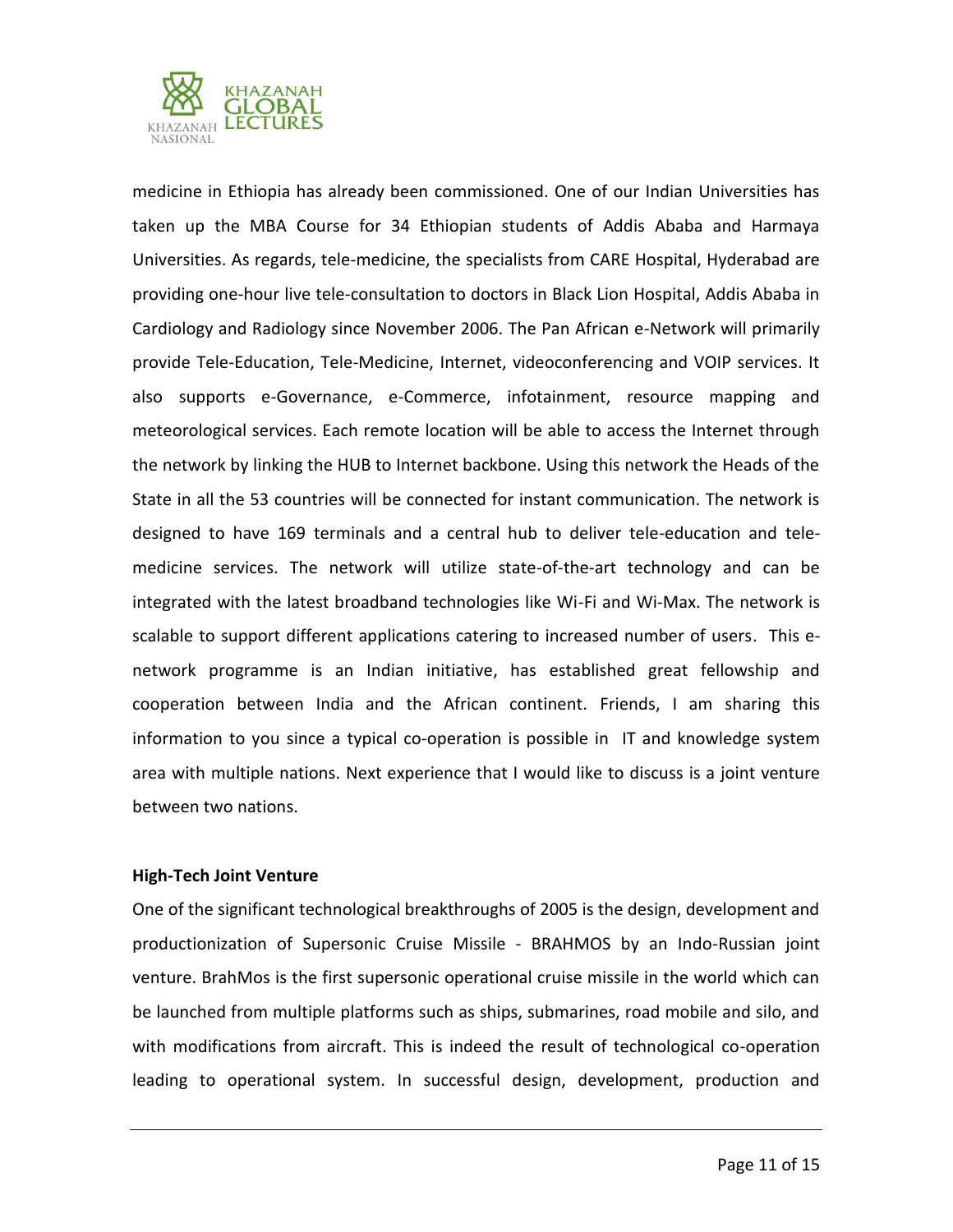

marketing of BRAHMOS missile, an innovative way of technology co-operation has emerged between India and Russia for multi-billion dollar business. The message I would like to convey out of this programme is: It is possible for India with core competence in multiple fields to work with many countries in joint venture mode bringing together multiple core competence of partnering nations leading to successful enterprises. I would like to propose a programme based on these two examples.

# **World Knowledge Platform**

During my recent visit to various countries, I have proposed to establish the "World Knowledge Platform", which will integrate the core competencies of the partner countries to find solutions to the global challenges which facing the humanity jointly. This platform will also enable joint design, development, cost effective production and marketing of the knowledge products and systems in various domains based on the core competence of partner nations to international market leading to prosperity and development. Initially, the mission of World Knowledge Platform is to connect and network the R&D Institutions, Universities and Industries from the partner nations on selected R&D Missions.

### **Missions of World Knowledge Platform**

The convergence of Bio, Nano and IT is expected to touch every area of concern to the humanity. The "World Knowledge Platform" will take up the missions, in some of the areas discussed further, which are of utmost urgency to all of us to make our world a safe, sustainable, peaceful and prosperous place to live:

1. **Energy Independence :** the transformation of global energy dependence on fossil fuel like oil, gas, coal has to shift towards renewable energy sources like hydropower, solar power and nuclear power. This has to happen to protect the planet earth from environmental pollution and to meet the situation of non availability of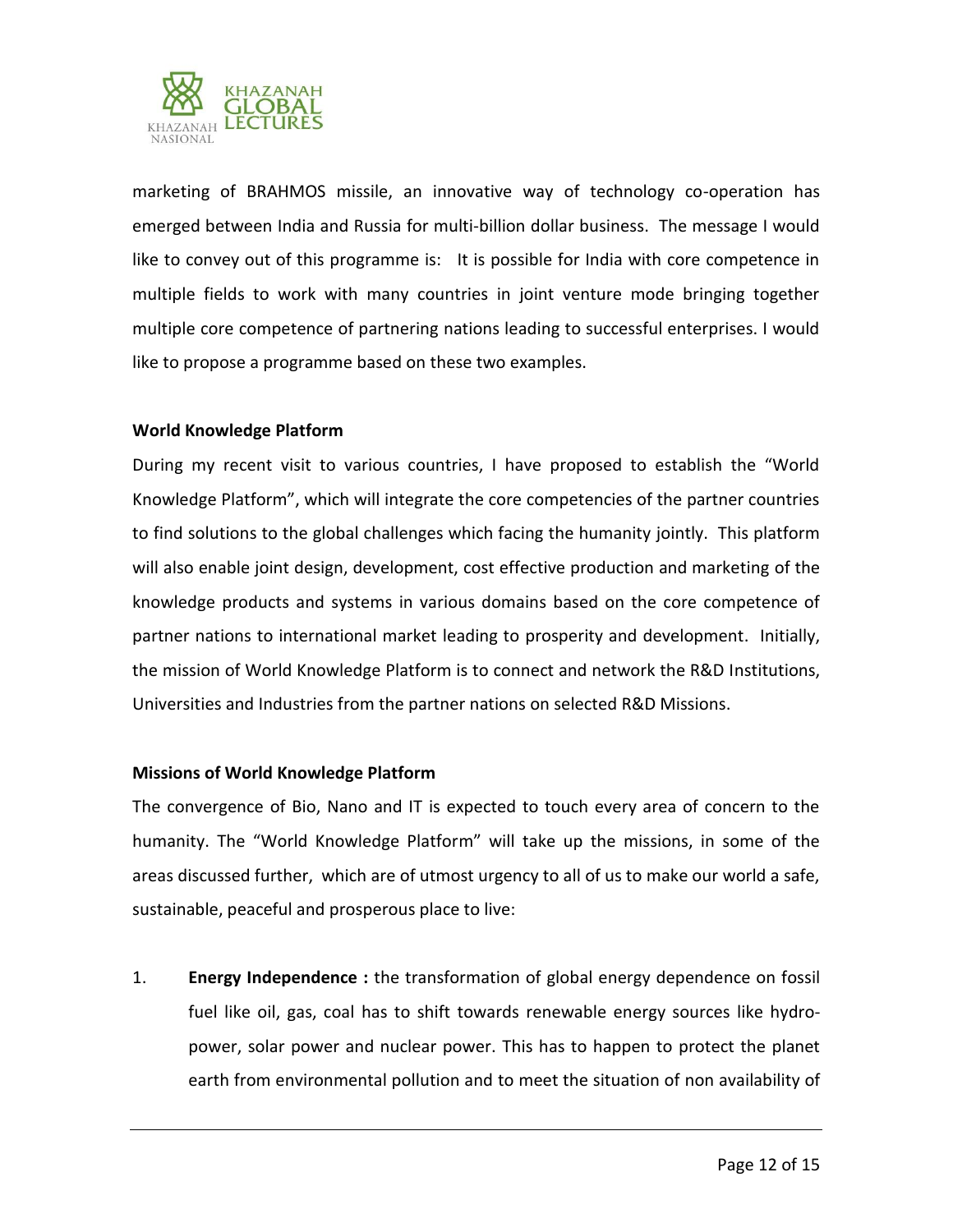

fossil fuel in few decades and above all to realize economic freedom from high and fluctuating cost of crude barrel. In my country, I have called it as Energy Independence.

- 2. **Water:** Desalination of sea water using solar energy, channelization, networking of rivers, cost effective safe drinking water.
- 3. **Healthcare:** Diagnosis, drug delivery system, development and production of vaccines for HIV/TB, malaria and cardiac diseases. The permanent solution has to be found by world wide research through life style change for preventing occurrence and curing diabetic diseases.
- 4. **Agriculture and Food processing:** Increased production of food grain in an environment of reduced land, reduced water and reduced human-power; preservation of food; food processing; cost effective storage and distribution. High production of edible oil and also leading to multiple application.
- 5. **Knowledge products**: Hardware, Software and Networking and Storage Products including handheld micro and nano electronic devices. Above all the IT system must graduate to knowledge system powerhouse.
- 6. **Transportation systems:** Fossil fuel free biofuel based transportation systems using biofuel like ethanol and bio-diesel. Also it is essential to develop transportation system to suit biofuel systems.
- 7. **Habitat:** Energy efficient, water efficient, pollution free habitat.
- 8. **Disaster Prediction and Management:** Earthquake forecasting, assessing in advance the quantum of rain for particular cloud condition and predicting tsunami like disaster and its management
- 9. **Capacity Building:** Quality human resource development for all the above areas including the development of personnel with world class skills.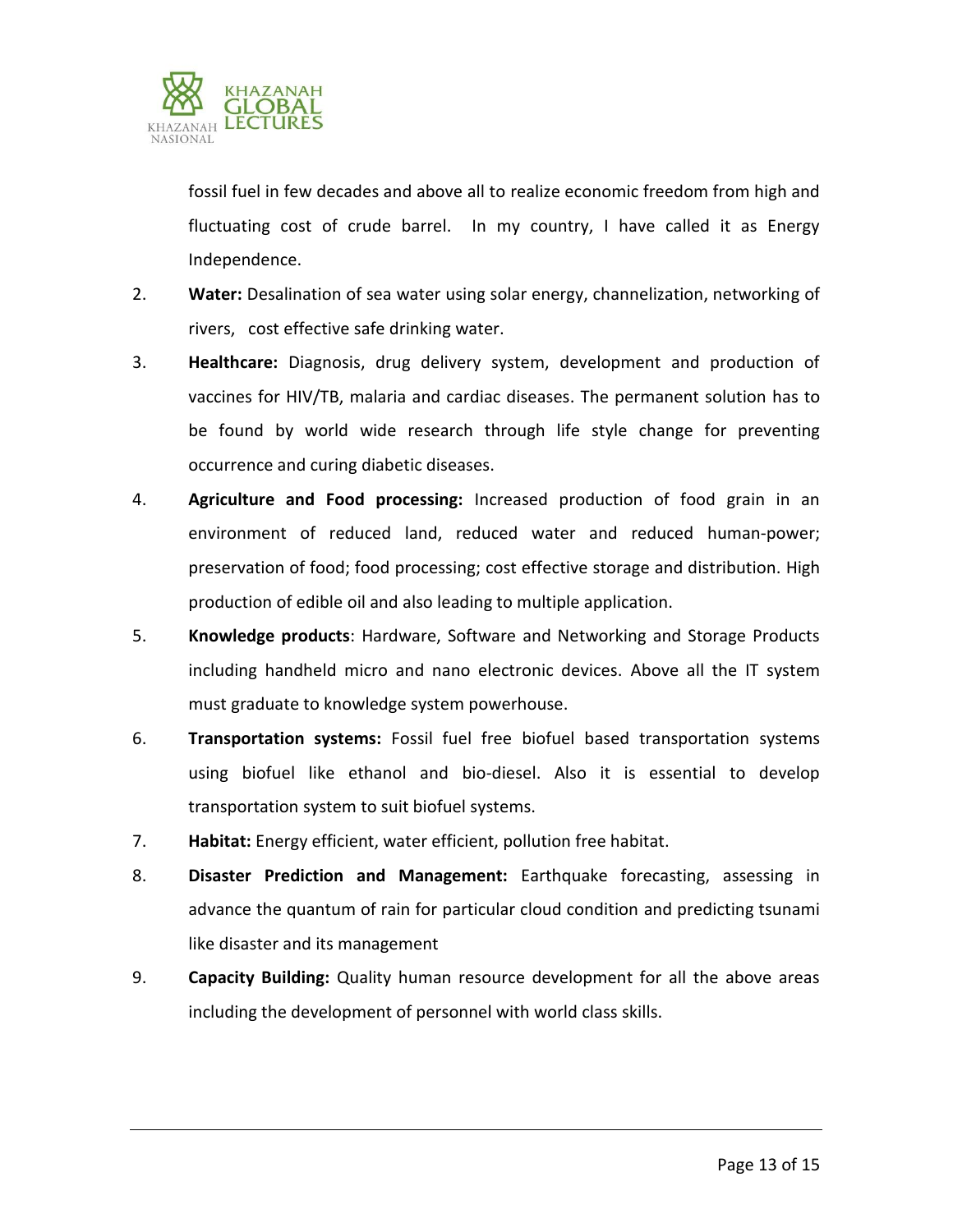

Number of academic, research and production institutions within India and Malaysia can form a consortium for the vertical missions of the World Knowledge Platform in the above-mentioned areas with the public, private partnership. In short, the Knowledge Platform would be launch pad for many innovations that are waiting to be unearthed only by the combined power of multiple institutions from multiple countries.

### **Conclusion**

Dear friends, economic prosperity alone cannot lead to happy and peaceful society. The society has got to be build around a noble value system based on its civilizational heritage with unity of mind in diversity as focus in a democratic environment. With this in view, in India we have launched a mission to bring unity minds among the multi-cultural, multireligious and multi-lingual citizens through a foundation called FUREC (Foundation for Unity of Religion and Enlightened Citizenship) in partnership with fifteen prominent religious leaders. As a part of this declaration, we are undertaking four projects and activities, namely (1) Celebration of inter-religious festivals; (2) Multi-religious projects; (3) Education in and with the ambience of unity of religions; and (4) Inter-faith dialogue. This institution is progressing well and promoting unity of minds particularly among the youth of the nation. Hence, we can see that the economic prosperity and the promotion of value system derived from civilizational heritage will lead to a happy, prosperous and enlightened society in the nation. When I said value system, I would like to recall an incident in my young life when I was a 10 year old boy.

Imam Ghazali was a saint teacher who lived in the  $12<sup>th</sup>$  Century. My father narrated me a scene when Imam Ghazali has been tested by Shaitan, the transgressed Angel. One day Imam Ghazali was unfolding his prayer mat for Maharif Namaz. At that time, the Shaitan appears in front of him and said, "Respected Imam Sahib, I am just now coming from heaven where there was a discussion about great human beings and you have been